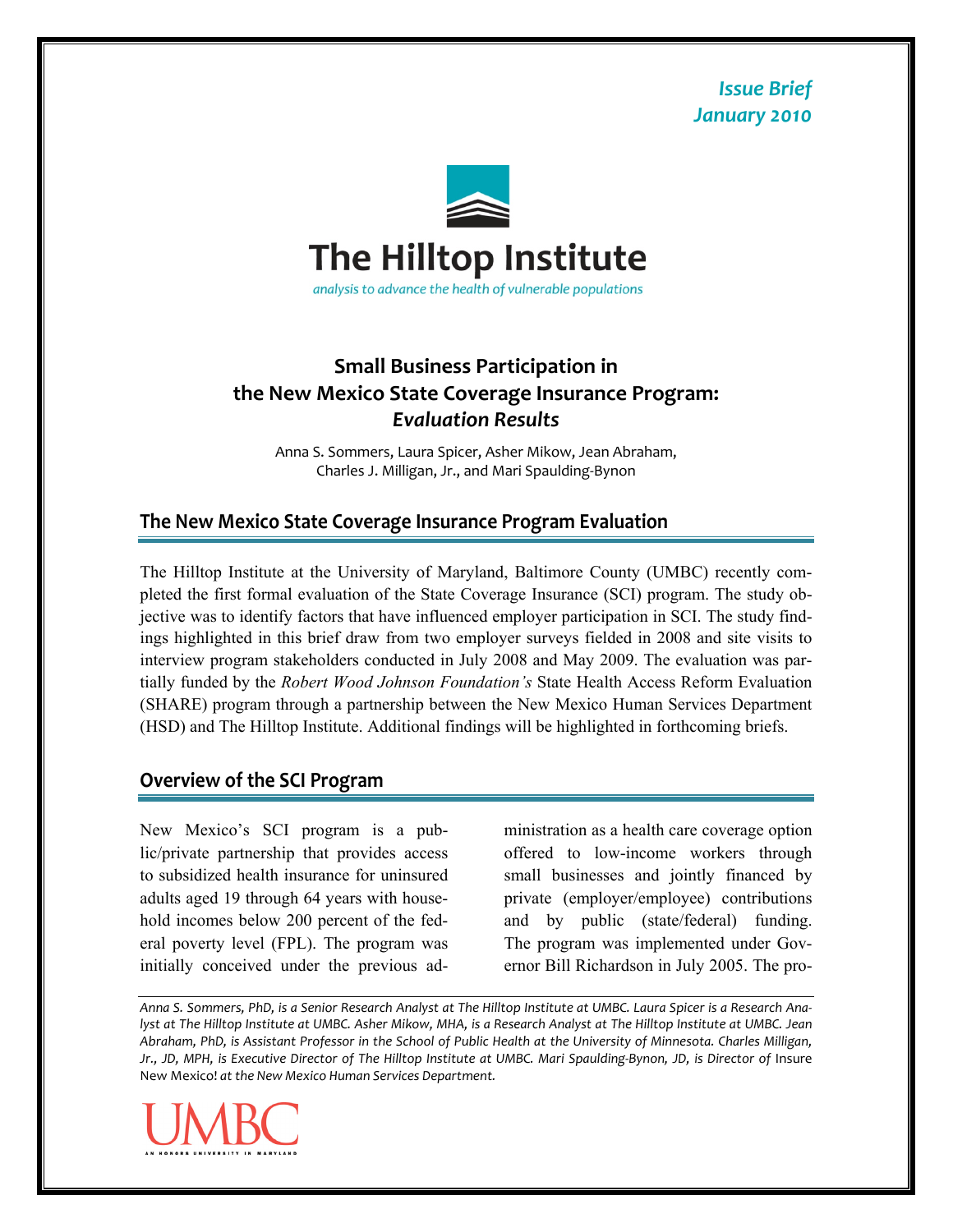gram targets small businesses with 50 or fewer eligible employees. These businesses may sponsor group enrollment into SCI for employees whose incomes are at or below 200 percent FPL. Low-income adults (working and non-working) may also enroll directly in the program without an employer sponsor.

SCI is funded through three revenue streams: federal subsidies authorized through a federal 1115 waiver under the Children's Health Insurance Program (CHIP) (approximately 71 percent of program revenue), state funds (approximately 18 percent), and premiums from participating employers and individuals (approximately 11 percent).

HSD contracts with three health plans to offer a standardized benefit package. SCI is marketed to employer groups by insurance brokers who are certified by the state. Many of these brokers also sell commercial insurance products to small businesses. Commissions paid to brokers for SCI enrollment vary by carrier, but generally are lower than commissions for commercial products.

The standard SCI benefit package covers inpatient and outpatient physical health services, prescription drugs, and behavioral health services. It includes nominal co-pays

and has a \$100,000 annual claims benefit maximum. This benefit maximum was included in the original 2002 waiver because it was an effective way of ensuring an affordable premium. Enrollees who reach this maximum benefit level have the option to transfer to the New Mexico Medical Insurance Pool, the state's high-risk insurance pool.

Employers pay a \$75 monthly premium for each enrolled employee; employees pay either \$20 or \$35 (depending on their income) per month. Since August 2007, the state has assisted individuals with household income below 100 percent of the FPL with the premium contribution. Continuation of such state assistance with the premium remains contingent upon the availability of state funding.

As of June 2009, 37,918 individuals were enrolled: 27,000 without group sponsorship, 3,000 with group sponsorship, and 7,918 with an unreported group status. The number of employers and sponsored employees participating in the program has risen sharply since implementation. However, relative to the large number of small businesses in the state, employer participation remains low, and most individuals—including those who work for small businesses—enroll in SCI without employer sponsorship.

### **Efforts to Attract Small Employers to Participate in the Program**

Since the program's inception, the state has implemented new strategies to ease administrative and cost barriers to participation by small employers. These strategies have been designed in response to ongoing feedback from health plans, insurance brokers, and employers in an effort to attract more small employers to the program. The most important strategies are described here.

**Agents of the State Certification:** In July 2006, the state established a training program available to those who assist with eligibility applications, including brokers, out-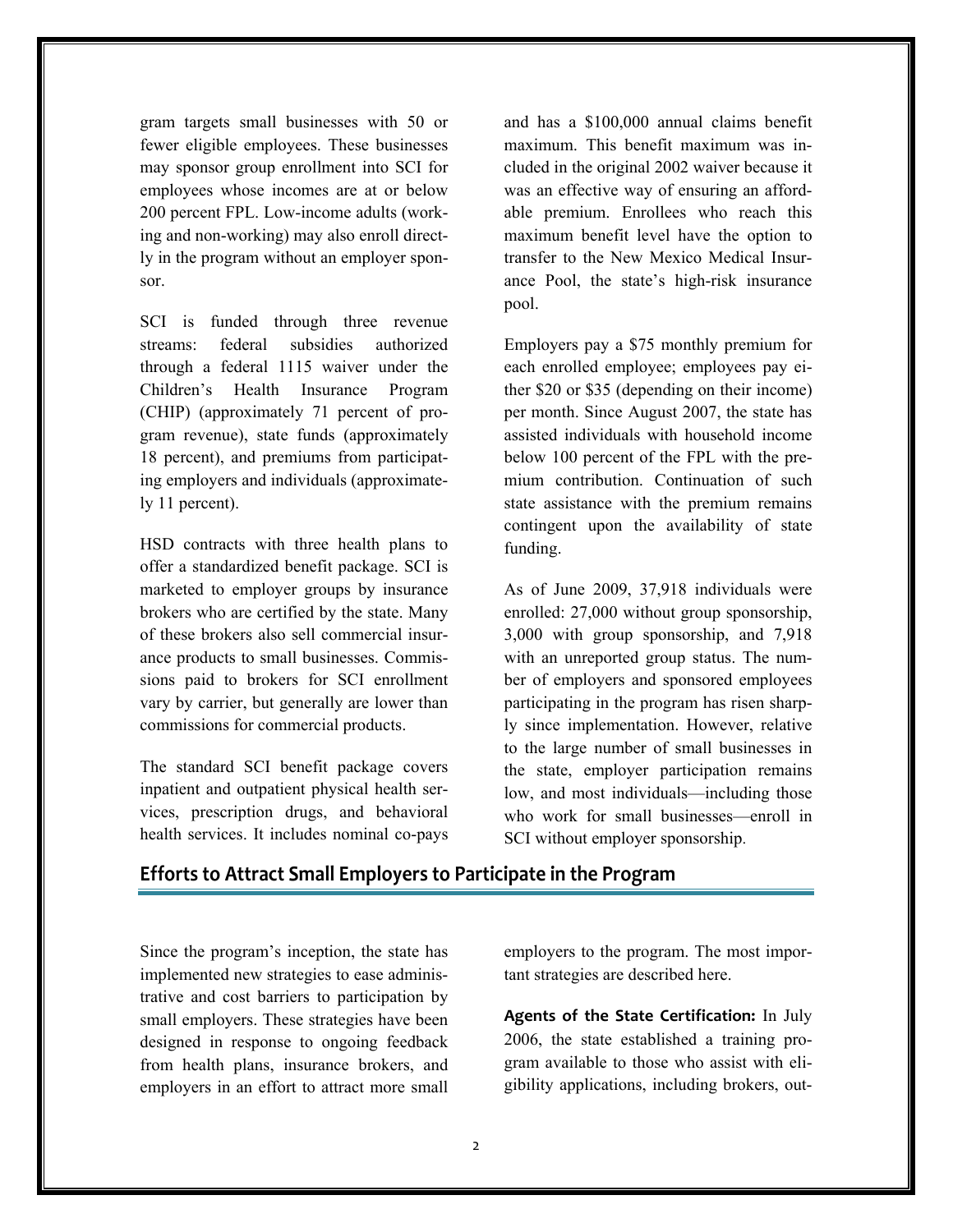reach workers, and others. As agents of the state, certified individuals are authorized to view original documentation from potential applicants that proves identity and U.S. citizenship or legal permanent residence, a necessary step in the application process.

Certified agents may visit the employer's worksite to compile and accept employee applications so that employees do not have to take time off work to visit a county office.

 *Mexico!* Bureau established the Group Enrollment Center (GEC) in June 2007 to respond directly to employer inquiries about SCI, provide initial screening of the firm's eligibility, link employers to brokers, and coordinate application submissions. In addition, there are two dedicated Central Processing Units at the state's Income Support Division to process the large increase in SCI applications submitted by individuals.

### **Group Enrollment Center:** The *Insure New*

 $\overline{a}$ 

## **What are the Characteristics of Businesses that Participate in SCI?**

To learn more about businesses that participate in SCI, The Hilltop Institute contracted with Research & Polling, Inc., located in Albuquerque, New Mexico, to conduct a telephone survey of businesses that joined SCI between June 2007 and August 2008.<sup>1</sup> To understand how participating businesses differ from businesses that do not enroll but are likely eligible for SCI, a survey was conducted of those businesses that requested information about SCI between September 2007 and April 2008 from the *Insure New Mexico!* GEC but had not joined SCI as of August 2008.<sup>2</sup>

**Just over one‐half of participating businesses employ five or fewer full‐time year‐round workers.** As shown in Figure 1 below, most participating businesses are very small, despite the fact that businesses with up to 50 eligible employees may sponsor SCI. The average number of full-time year-round workers among participating businesses is 13**.** 

**Participating businesses represent many different industries.** Many types of businesses have chosen to sponsor SCI, including retail stores; auto dealerships; gas stations and convenience stores; doctor and dentist offices; home health agencies; community and social service organizations; day care providers; construction, maintenance, and repair services; restaurants and hotels; agriculture and dairy processing plants; and many others. Just over 80 percent of these businesses are for-profit, and almost all of them have only one location.

 $1$  Of 312 businesses that were eligible to participate in the survey of participating employers, 269 responded.

 $2$  Of 198 businesses that were eligible to participate in the survey of inquiring employers, 148 responded. Both the survey of inquiring employers and the survey of participating employers were fielded between September 2008 and January 2009.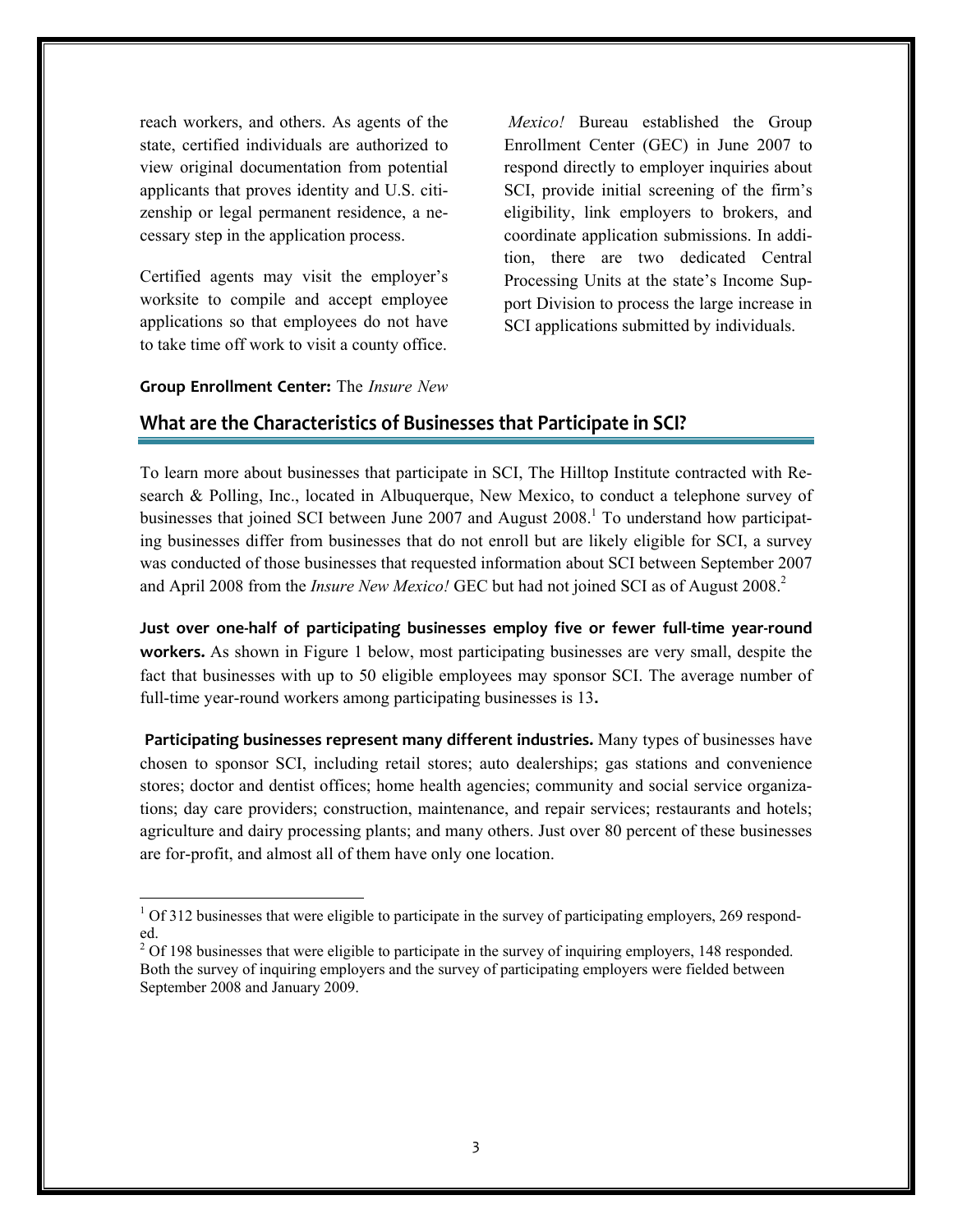

**Participating businesses are located throughout New Mexico.** Participating businesses are located in almost every county in the state. Just over one-third (38 percent) of these businesses are located in a rural county, 18 percent are located in a frontier county, and 44 percent are located in an urban county (Figure 2). $3$ 



#### **Figure 2. Percentage of Participating Businesses in Each Region**

**More than two‐thirds of participating businesses have been in operation for ten or more years.** Businesses that have been in operation for many years may be more financially stable than businesses that are new to the market. They may have prior experience offering other benefits to employees and may be more confident entering into a long-term commitment to sponsor SCI.

 $\overline{a}$ 

<sup>&</sup>lt;sup>3</sup> Regional classifications were designated by HSD. The urban region includes Santa Fe, Bernalillo, Los Alamos, and Dona Ana Counties. The rural region includes Chaves, Curry, Eddy, Grant, Lea, Luna, McKinley, Otero, Rio Arriba, Roosevelt, San Juan, Sandoval, Taos, and Valencia Counties. The frontier region includes all other counties.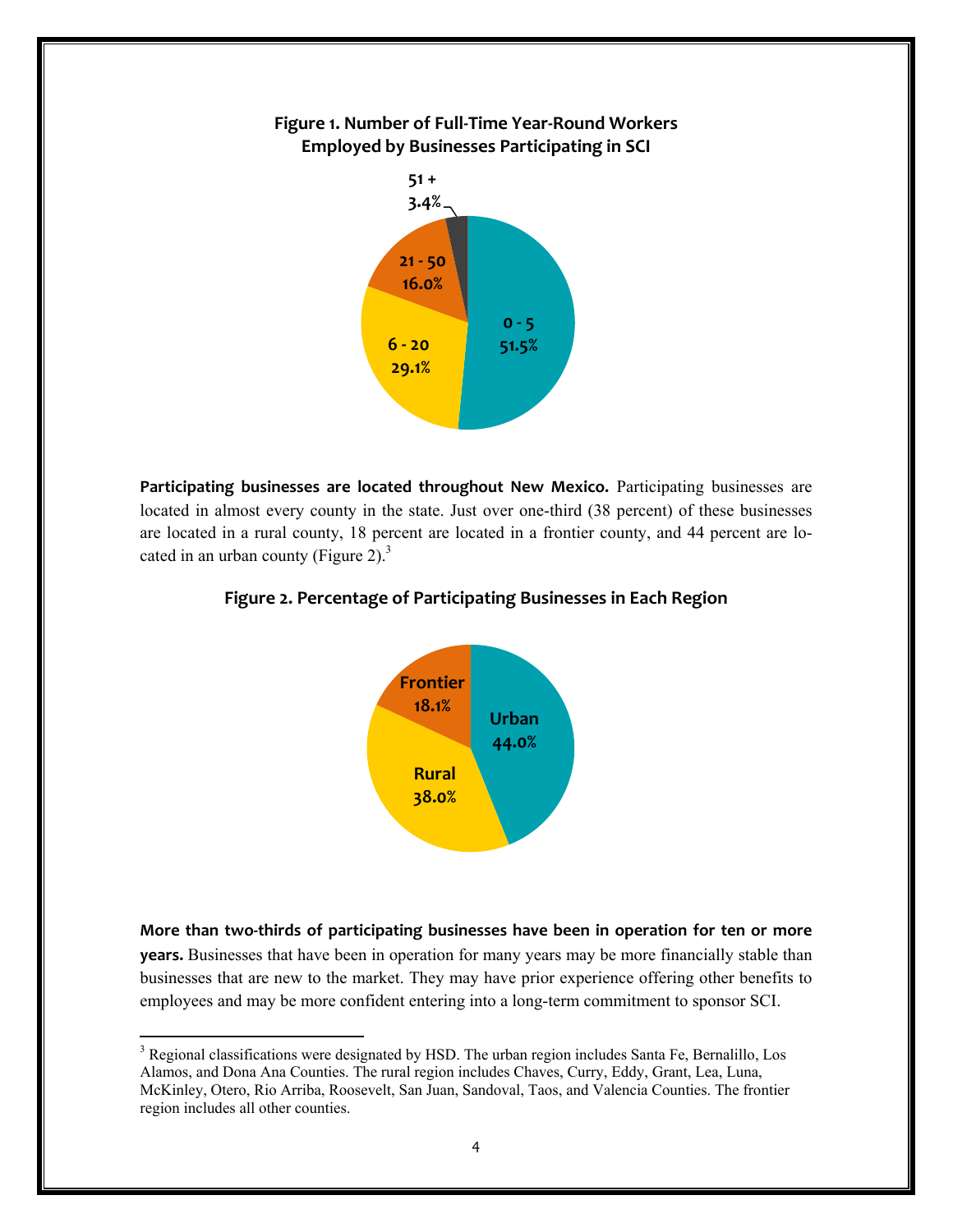**Almost one‐half of participating businesses report an annual operating budget of less than \$250,000.** Businesses with small operating budgets have chosen to sponsor SCI. However, businesses with larger operating budgets may be more willing and able to make long-term commitments to their workers through sponsorship of SCI or offering other benefits.

**Just over one‐third of participating businesses are low‐wage employers.** Approximately 36 percent of participating businesses report that more than one-half of their employees earn less than \$10 per hour. Low-wage employers (businesses that employ mostly low-wage workers) may have high rates of uninsurance among their workers. The fact that businesses with fewer lowwage workers are also participating in SCI suggests that businesses in different types of markets are finding SCI to be an attractive coverage solution.

**Almost one in four participating businesses is a vendor to the state of New Mexico.** In the summer of 2007, Governor Richardson signed an Executive Order requiring that state vendors offer health insurance coverage to their employees.**<sup>4</sup>** This order currently applies only to businesses with large annual state contracts. However, small businesses may now have new incentives to seek coverage options for their workers to compete for new state contracts, and SCI has become a vehicle for these small employers to meet the state's mandate.

**Participating businesses differ from businesses that inquired about but did not enroll in SCI.** Participating businesses are larger than inquiring businesses, with an average of 13 and 8 fulltime workers, respectively. Compared to inquiring businesses, participating businesses are also significantly more likely to be located in a frontier county (18 versus 8 percent), are more likely to employ mostly low-wage workers (36 versus 25 percent), and are less likely to report an annual operating budget under \$250,000 (47 versus 63 percent).<sup>5</sup>

**Participating businesses sponsor enroll‐ ment into SCI for 5 employees on aver‐ age, and 71 percent sponsor 5 or fewer employees.** Many businesses sponsor SCI for only a few workers. Although some businesses see a benefit to sponsorship, very small businesses and businesses with only a few low-wage workers disproportionately choose not to participate. In this case, the workers eligible for SCI can enroll directly in the program.

 $\overline{a}$ 

**Sixty‐nine percent of participating busi‐ nesses reported that the application process was easy or very easy for the business, and 65 percent reported that it was easy or very easy for the employees.** When a business chooses to sponsor SCI, both the business and employees who want to enroll in SCI must complete paperwork. The business must apply for eligibility as a participating employer, select a health plan through which to offer SCI, and contract with the health plan to submit monthly pre-

<sup>4</sup> State of New Mexico. (2007). *Executive Order 2007-049: State of New Mexico Contractor Health Coverage Requirement.*

 $<sup>5</sup>$  All differences between samples noted in this brief are significant at the p<.05 level.</sup>

**How Do Employers Describe Their Experience with SCI?**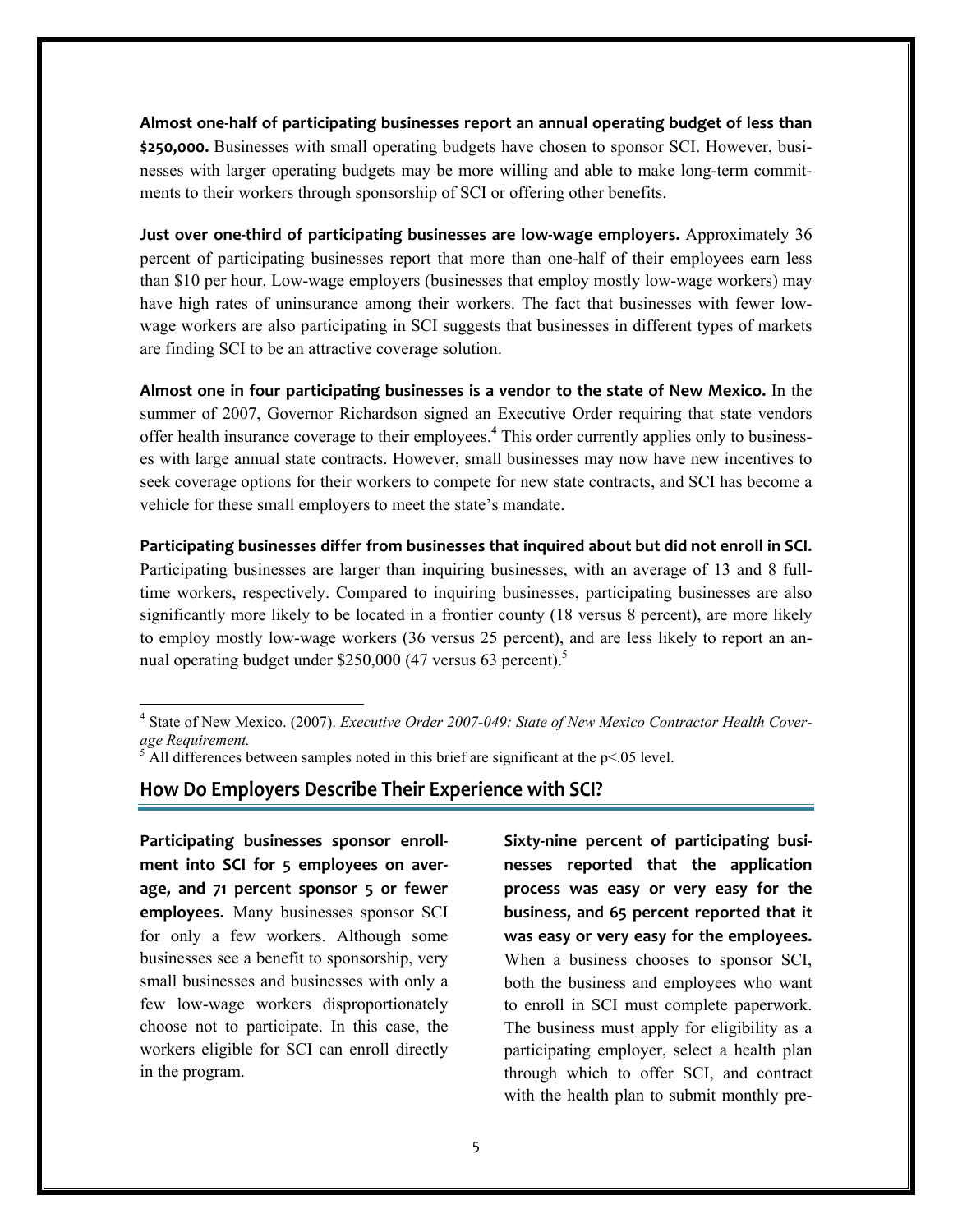mium obligations. Insurance brokers play a critical role in facilitating the enrollment process for both the business and its employees. A significantly higher percentage of employers who stated that a broker or health

plan representative visited their worksite reported that the application process was easy or very easy for the business and employees (70 percent), compared to employers who were not visited (57 percent).

## **Do Participating Businesses Have Concerns about the Administrative Burden of Sponsoring SCI?**

**More than two‐thirds of participating businesses reported that at least one of the adminis‐ trative issues below applied to their business. Inquiring businesses were just as likely to re‐ port concern about administrative issues (Figure 3).** SCI eligibility guidelines for individuals are dictated by federal regulations for CHIP, which is the program's primary funder. Many of the administrative issues identified as burdensome are tied to SCHIP funding. These include 1) the amount of time to process the application, 2) understanding how eligibility requirements apply to the business or its employees, 3) coordinating applications, 4) setting up the premium payment, and 5) ongoing administration.



### **Figure 3. Concerns that Applied to the Business when Deciding to Participate in SCI: Administrative Issues**

**Over 60 percent of participating businesses reported concerns about the amount of time necessary to process applications.** Individual applications must be submitted to the state's Income Support Division (ISD), which processes all applications for Medicaid and CHIP programs, including Salud!, New Mexikids, and SCI. However, the ISD eligibility system cannot track individuals as a group. The GEC assumes this role instead, submitting to the ISD most applications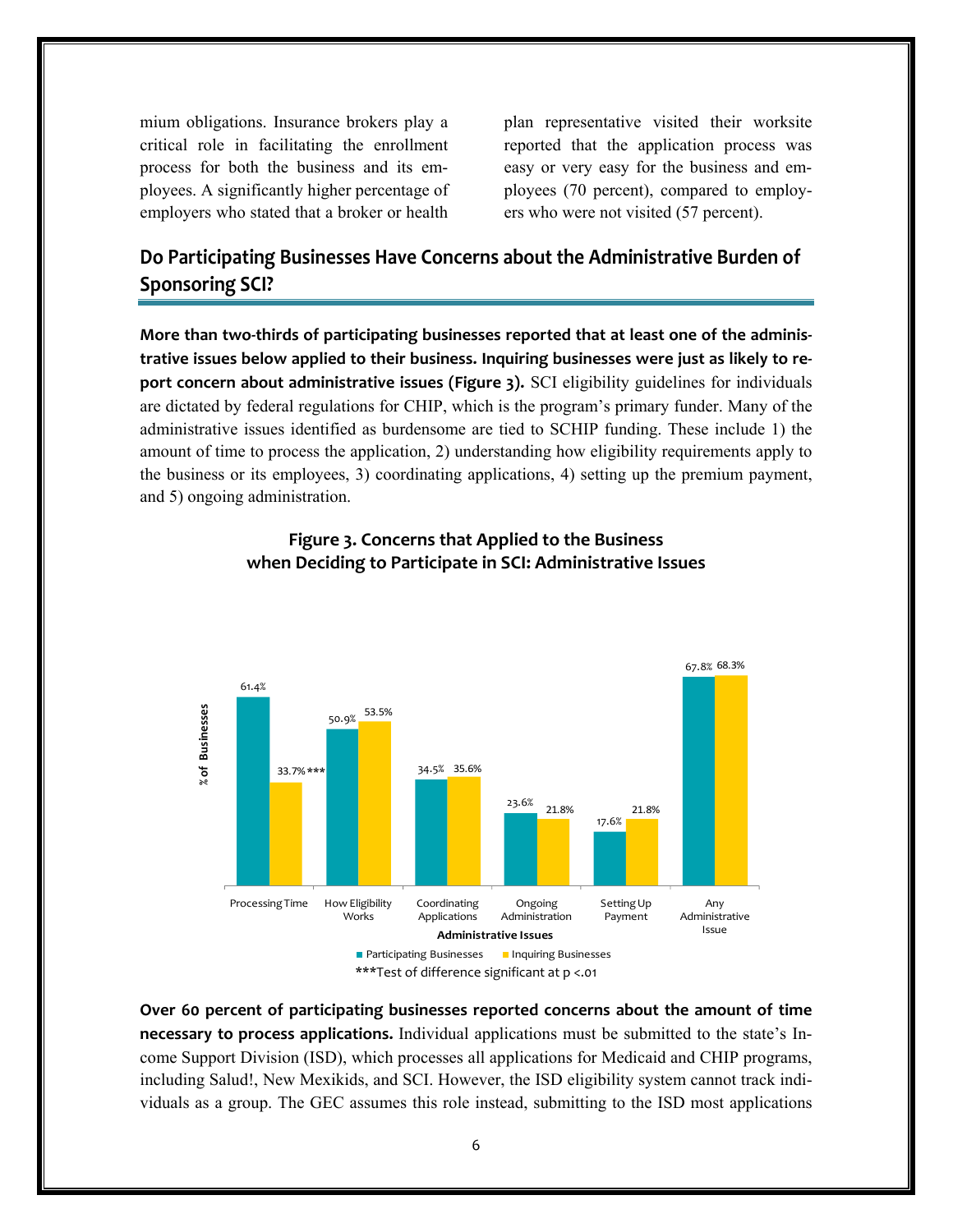for one business at the same time. This may simplify the process for employees, but adds time to the application process. Inquiring businesses were about half as likely to report this concern, but these businesses may not have completed the process.

**About one‐half of participating businesses reported difficulty understanding how eligibility requirements applied to the business and its employees.** An individual's eligibility for SCI is based on family income, not simply wages paid by the sponsoring business to the employee. This makes it difficult for a business to predict how many of its workers will be eligible for SCI, and for how many it will be obligated to pay premiums.

**One‐third of participating businesses reported that coordinating the SCI application with other health insurance applications was difficult.** In addition to the fact that application processing time varies across case workers once applications are submitted, a business can face the added complexity of coordinating the SCI benefit with open enrollment for a private plan option if the business is offering a private plan in conjunction with SCI.

**Approximately one in four participating businesses reported that ongoing administration of the program would be complicated for the business.** Because individual workers can become eligible for SCI in different months, their renewal times can also vary. As new workers are hired, their eligibility and renewal periods are also added to this equation. As is the case with private health insurance benefits, the business must set up and submit premium payments to the health plan. Almost one in five businesses reported that setting up the premium payment to the health plan was complicated. This concern may reflect the lack of experience most participating businesses have in offering any kind of health insurance program.

## **Do Participating Businesses Have Concerns about the Cost of SCI to the Business and its Employees?**

**Concern among businesses regarding the costs of SCI sponsorship is far less preva‐ lent than concern regarding administra‐ tive issues.** Only one-third of participating businesses reported at least one concern about the cost of SCI to the business (Figure 4). About 19 percent were concerned about affording the employer share of the premium in the first month, and 27 percent had concerns about the cost of the program to the business over the long run.

**Inquiring businesses are more likely than participating businesses to have concerns about the cost of SCI.** Just over one-half of

inquiring businesses (52 percent) reported at least one concern about the cost of SCI to the business, compared to 33 percent of participating businesses. Moreover, inquiring businesses were less likely than participating businesses (44 percent and 86 percent, respectively) to have "highly agreed" that SCI is affordable for businesses like theirs and is affordable for their low-wage employees.

**More than two‐thirds of participating businesses reported that the maximum amount a business like theirs should be asked to spend on health care coverage was \$75 or more per employee per**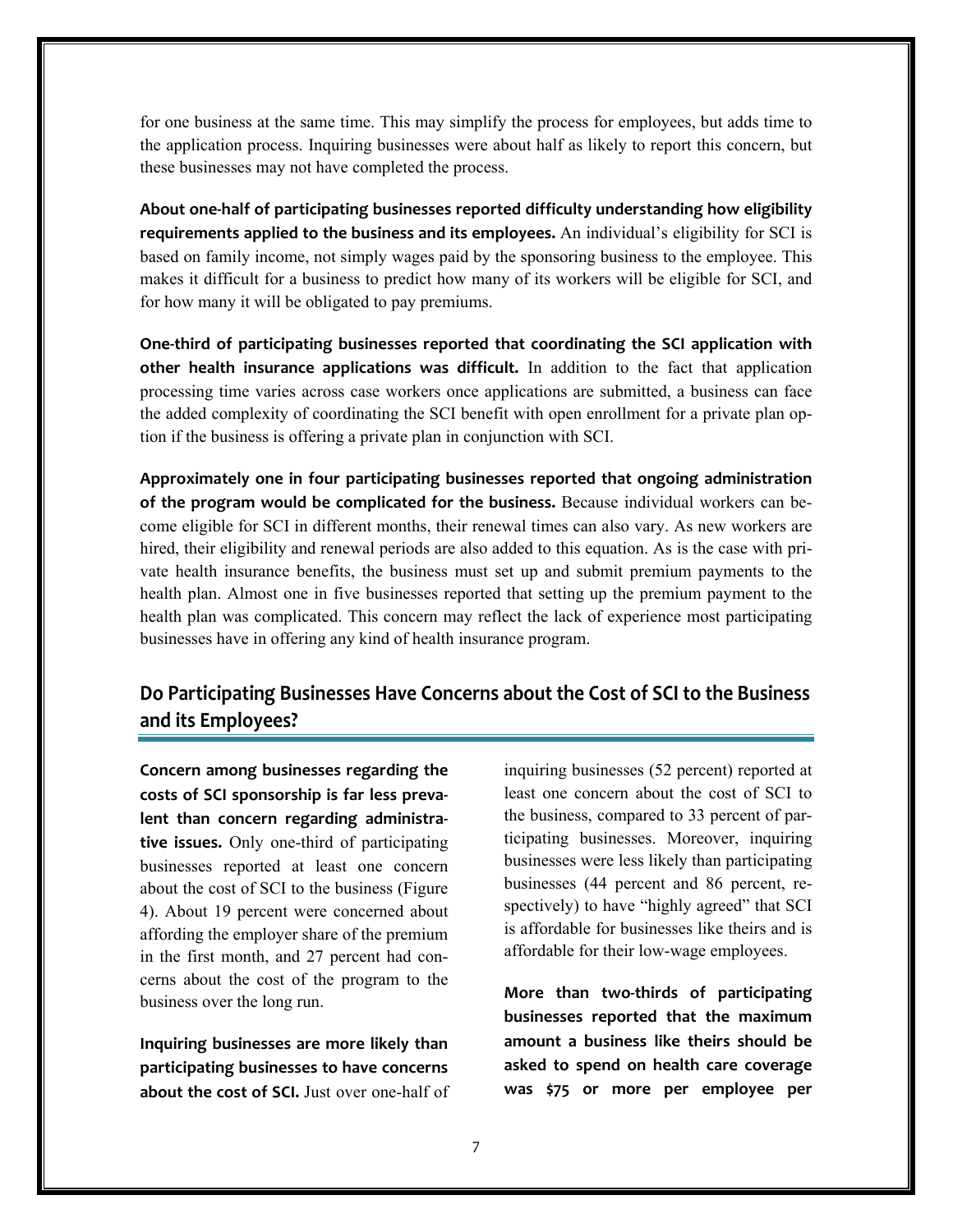**month.** The \$75 level is far higher than the expected average premium obligation per enrollee for a business now that the state fully subsidizes premiums for the lowestincome enrollees. Inquiring businesses did not differ significantly from participating businesses on this measure, despite a significantly greater share of inquiring businesses reporting concerns about the cost of SCI. We speculate that much of the concern inquiring businesses have about SCI is gener-

ated by the program's lack of cost transparency. Since an enrollee's eligibility is based on family income rather than wages, a business cannot anticipate how many workers will become eligible or what the total premium obligation will be for the business. Insurance brokers interviewed during the site visits conveyed the difficulty of getting employers over this hurdle of cost concerns.

### **Figure 4. Concerns that Applied to the Business when Deciding to Participate in SCI: Cost Issues**

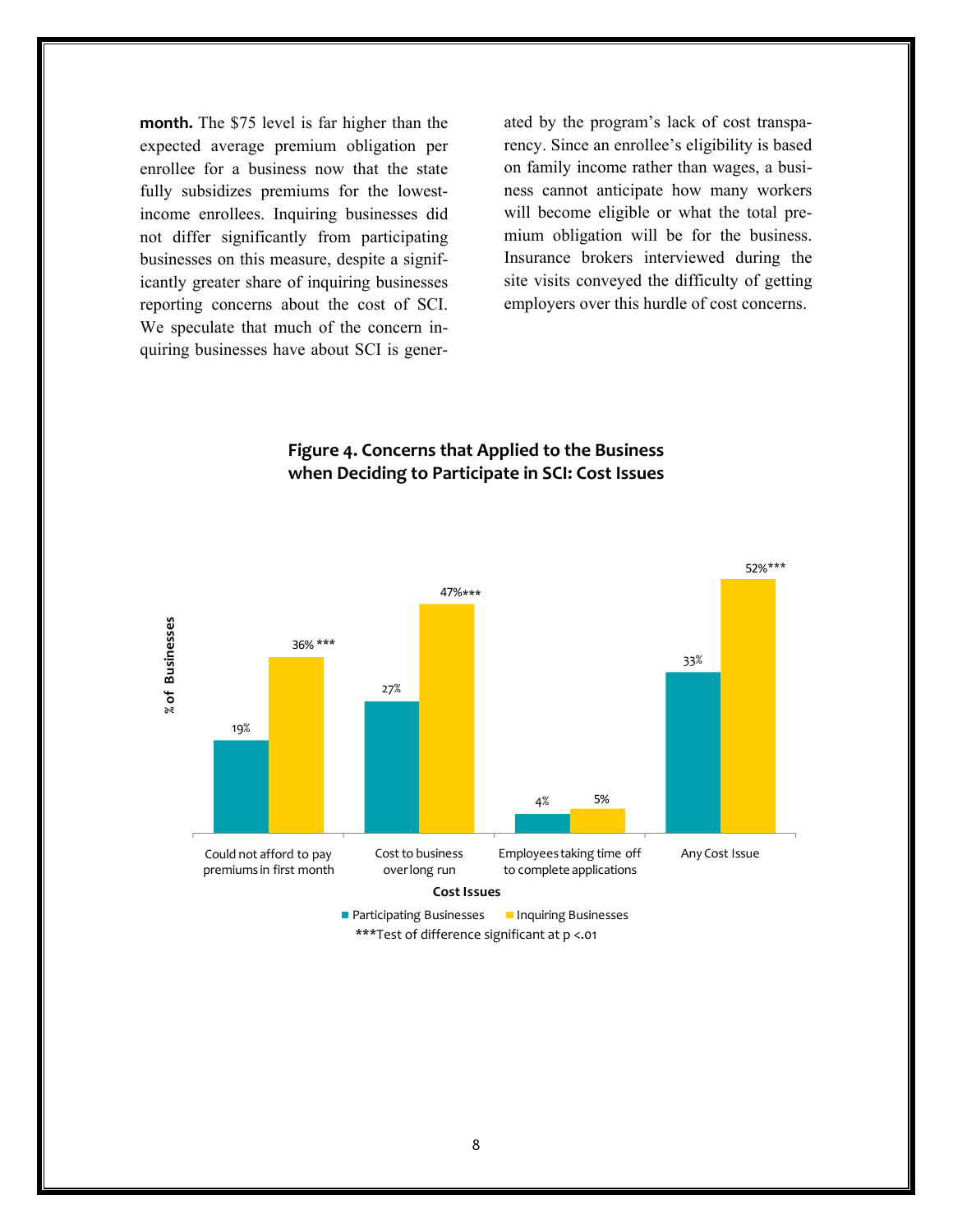## **Do Participating Businesses Have Experience Offering Private Insurance?**

SCI regulations stipulate that employers may not have dropped employer-sponsored insurance (ESI) voluntarily in the twelve months prior to sponsoring SCI. Individuals who have been covered by ESI in the past six months are not eligible for SCI.

**Most participating businesses have no recent experience with the private insur‐ ance market.** Most participating businesses (88 percent) reported that they did not offer any private health insurance to any employees at the time of interview. About twothirds had never offered insurance in the past three years. For these businesses, SCI is

filling a gap for low-income employees who would otherwise not be offered coverage through their employer. The lack of experience with private insurance is also one more hurdle insurance brokers face in recruiting employers to participate in SCI. Insurance brokers reported that, among employers who had not previously offered private insurance, health insurance literacy was poor, and brokers had to cover a lot of ground to get them up to speed, including making the "business case" for offering a health insurance benefit to employees, in addition to explaining the SCI program and enrollment processes.

## **Lessons from the Evaluation**

 $\overline{a}$ 

This evaluation highlights several lessons from the implementation of the SCI program to date. Importantly, the program has attracted a diverse array of businesses to sponsor SCI enrollment for their workers. These employers represent a wide variety of industries and all regions of the state. Such success may be a testament to an effective broker recruitment and training program.

The *Insure New Mexico!* Bureau has worked closely with health plans and insurance brokers since the program's inception to develop a training program and dedicated support services for brokers, and has streamlined referral mechanisms to link employers with brokers. Compared with other states that have engaged businesses in order to facilitate enrollment in coverage expansions, New Mexico appears to have had greater success in engaging brokers in a way that facilitates business participation and works in tandem—not in competition—with private insurance marketing.<sup>6</sup> In particular, brokers may play a critical role in achieving the disproportionate participation of businesses in frontier counties, where brokers often know business owners personally. Brokers may also help businesses and their workers navigate a complex enrollment process—notably, understanding eligibility requirements and anticipating costs to the business.

This evaluation also highlights the significant challenges that the SCI program will face to increase employer participation. Although participation by businesses has grown over the life of the program, their participation continues to be low relative not only to the potential, but also to the

<sup>6</sup> McKethan, A., King, J., Nguyen, N., & Lischko, A.M. (2009, July). *Evolving State Approaches to Expand Coverage in the Current Wave of State Access Reform.* Washington, D.C.: Engelberg Center for Health Care Reform at the Brookings Institution.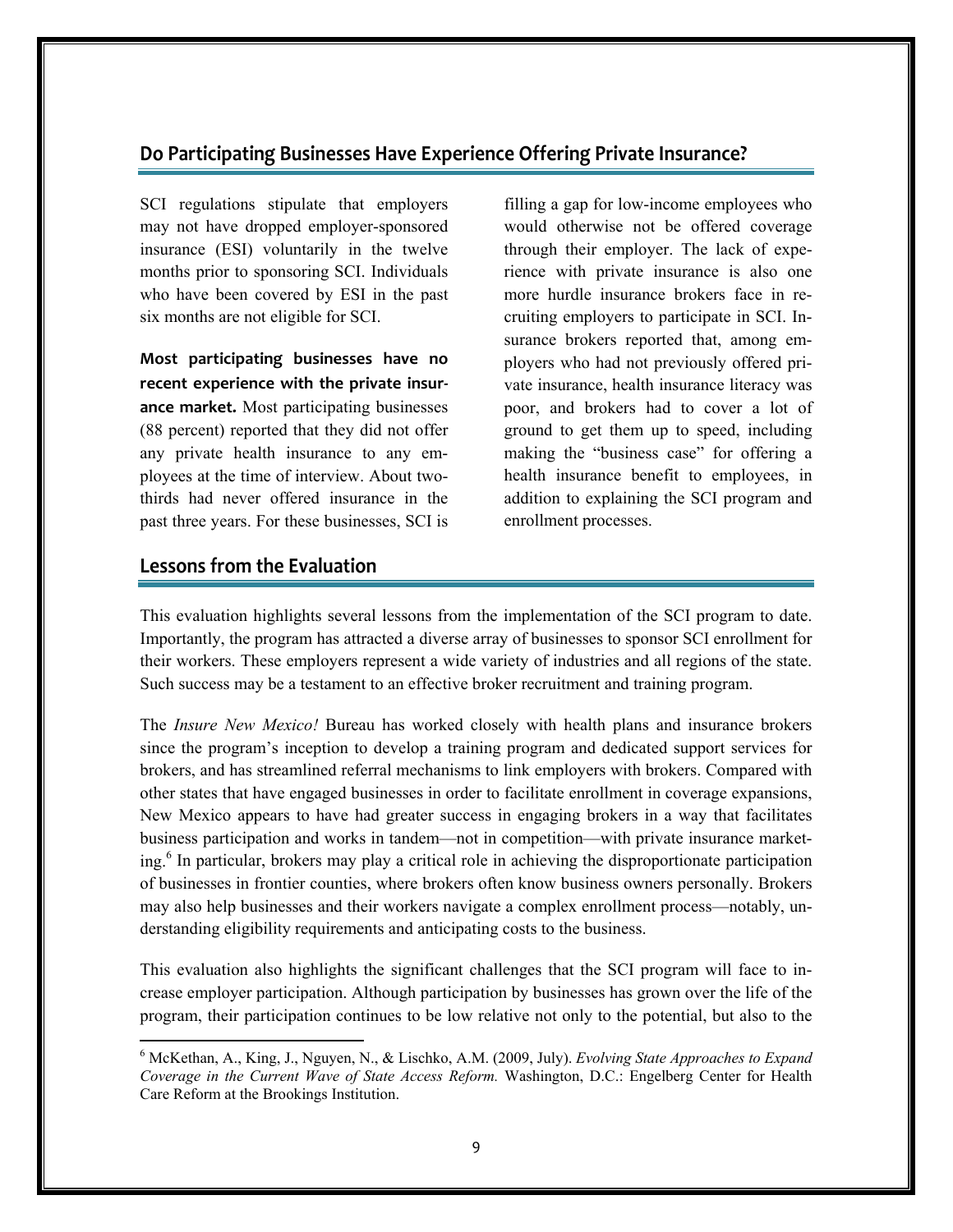volume of direct enrollment by individuals. Very small businesses with less than five employees and businesses in urban counties are currently underrepresented. New approaches to increase employer participation will need to be explored, and the state is actively working on addressing this issue as it develops plans to renew and modestly revise the underlying Medicaid Section 1115 waiver.

The complexity of the eligibility and enrollment process will be an ongoing barrier to recruiting employers to the program. Both participating and inquiring businesses reported a variety of concerns about the administrative burden of sponsoring and enrolling their workers in SCI. Many of the administrative issues identified as concerns are tied to CHIP funding. Thus, program stakeholders face a trade-off between accepting federal subsidies in order to achieve significant coverage expansions, and designing a program that is simple for businesses and their low-income workers to navigate.

One controversial provision being considered in federal health insurance reform legislation could generate increased employer participation in SCI by changing the incentives employers face in the insurance market. The so-called "free rider penalty" penalizes employers for each employee who receives subsidized coverage through the health insurance exchange. Such a provision, if enacted, could prompt employers to sponsor SCI for their low-income employees and avoid the penalty. Such a provision may also increase the amount of premium subsidy per employee that businesses would be willing to pay to insure their workers through SCI if they otherwise would forfeit a higher amount through a federal penalty. However, any new options proposed under federal legislation could be years away from implementation.

In the meantime, uninsured adults who are not otherwise eligible for public coverage and who do not have access to ESI that is affordable must rely on state innovations to expand coverage. In New Mexico, increasing employer participation in SCI could help sustain the program as a coverage alternative for low-income workers. Employer contributions provide a private revenue source that brings down the cost for the state and taxpayers. In return, employers also benefit. Clearly SCI provides an affordable coverage solution for businesses that sponsor SCI. Only one-third of participating businesses reported any cost concern about SCI, and nearly 90 percent perceived SCI as affordable for their business and low-income workers. Because small businesses often cannot provide affordable private insurance options for their workers, engaging small businesses in the SCI program as an alternative coverage solution continues to be a promising mechanism by which universal coverage could be achieved in New Mexico.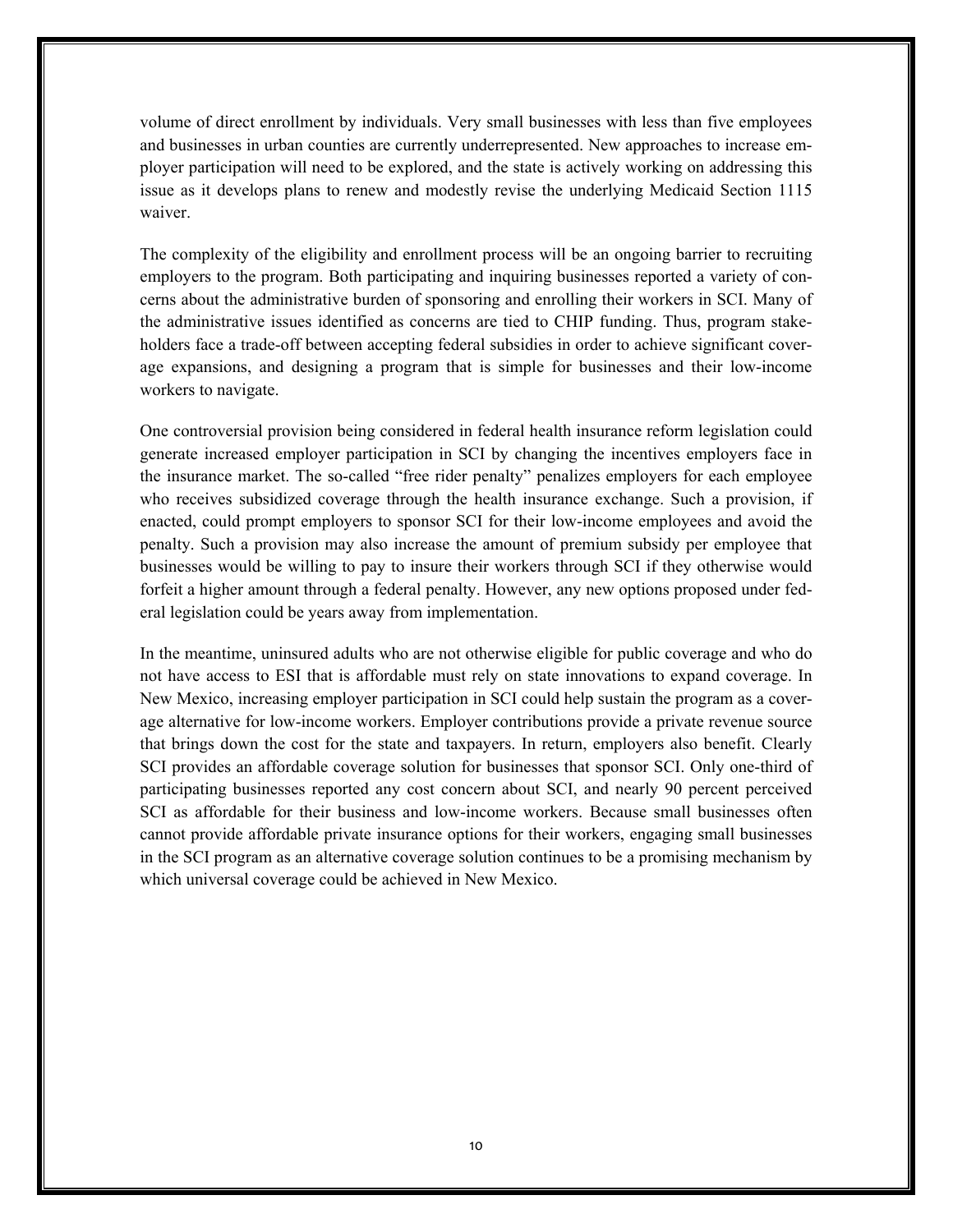## **About The Hilltop Institute**

The Hilltop Institute at the University of Maryland, Baltimore County (UMBC) is a nationally recognized research center dedicated to improving the health and social outcomes of vul‐ nerable populations. Hilltop conducts research, analysis, and evaluation on behalf of government agencies, foundations, and other non‐profit organizations at the national, state, and local levels. To learn more about The Hilltop Institute, please visit www.hilltopinstitute.org.